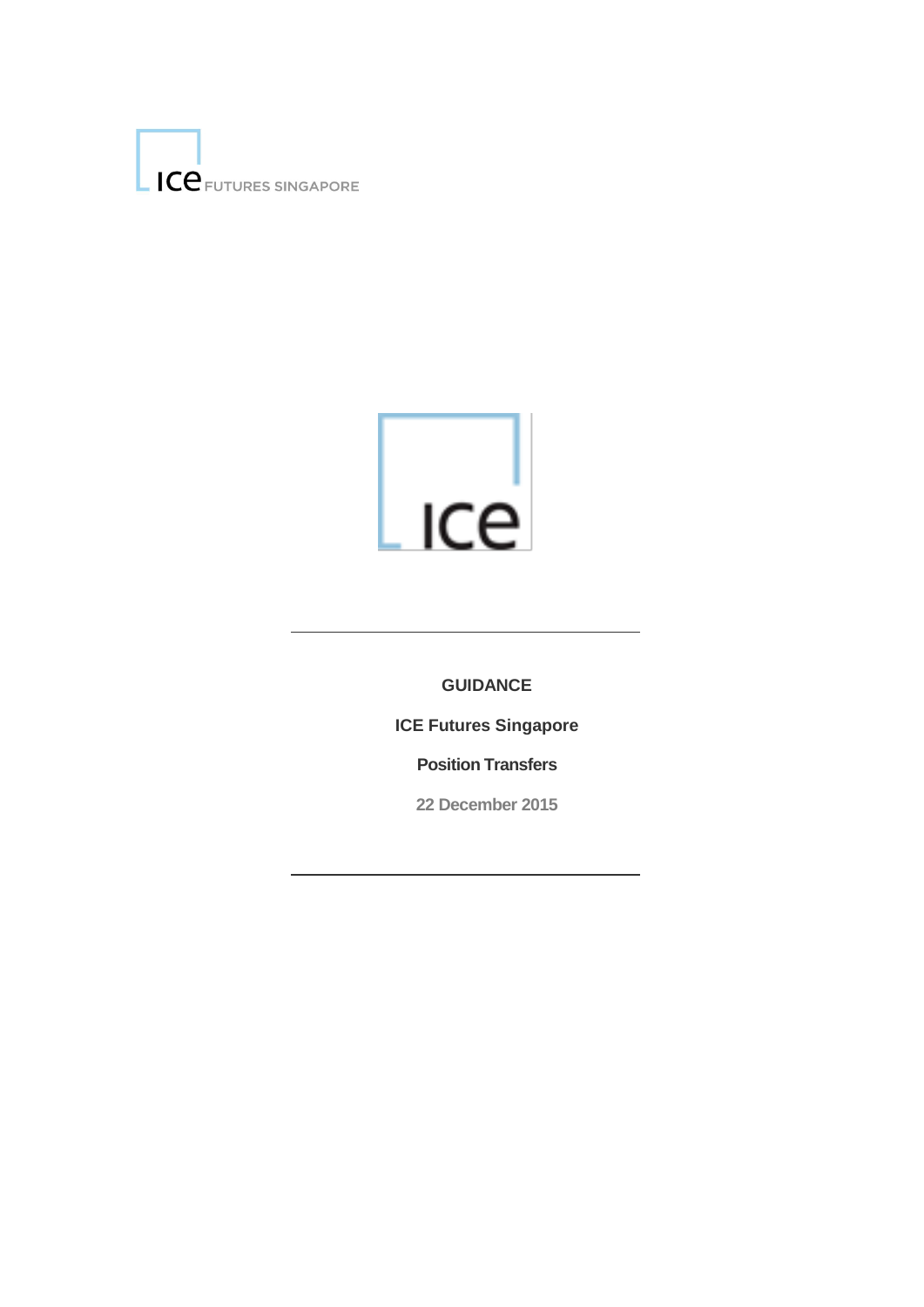

# **ICE Futures Singapore Guidance on Position Transfers**

This Guidance contains details on Position Transfers, covering aspects like when they are permitted, when the ICE Futures Singapore ("the Exchange") Compliance department's approval is required and what are the steps Clearing Members should follow when requesting approval on behalf of their clients.

For clarity, this Guidance is not applicable to trades that have been cleared in the incorrect account or position account combination in the previous **TWO** Business Days. To correct and adjust such errors, Members may use the 'Previously Cleared Transactions' screen in PTMS (the position transfer screen must not be used).

The circumstances in which a position transfer may or may not be accepted are described in details under Section F.8 of the Exchange Rules.

# Prior Approval Not Required

- 1. Generally, a position transfer is acceptable and prior approval from the Exchange is not required when the transfer is being made for the same beneficial owner of the position, provided that:
	- a. the transfer is being made
		- (i) from one Member to another Member; or
		- (ii) from one account to another account on the books of the same Member;

at the request of a client where no change in the underlying position at the client level is involved and the transfer is for the same client; and

b. there is no resulting offset (close-out) in a spot month Contract. Members must ensure that when making position transfers in other contract months, the resulting change does not impact on the orderly functioning of the market.

#### Prior Approval Required

1

2. Where a position transfer involves a change in the beneficial ownership<sup>1</sup>, this transfer would require Exchange Compliance approval. To make such request, a form has been provided with this Guidance (**Appendix 1**), which includes information on what requires approval, and what information is needed by Compliance to make the decision. The form can be emailed to [Compliance-Singapore@theice.com.](mailto:Compliance-Singapore@theice.com)

<sup>&</sup>lt;sup>1</sup> For purposes of Exchange Rule F.8.1(g), a change in beneficial ownership shall not be deemed to have occurred with respect to

<sup>(</sup>a) position transfers between firms which are 100% owned by the same person; and

<sup>(</sup>b) position transfers between any person and any entity owned 100% by such person.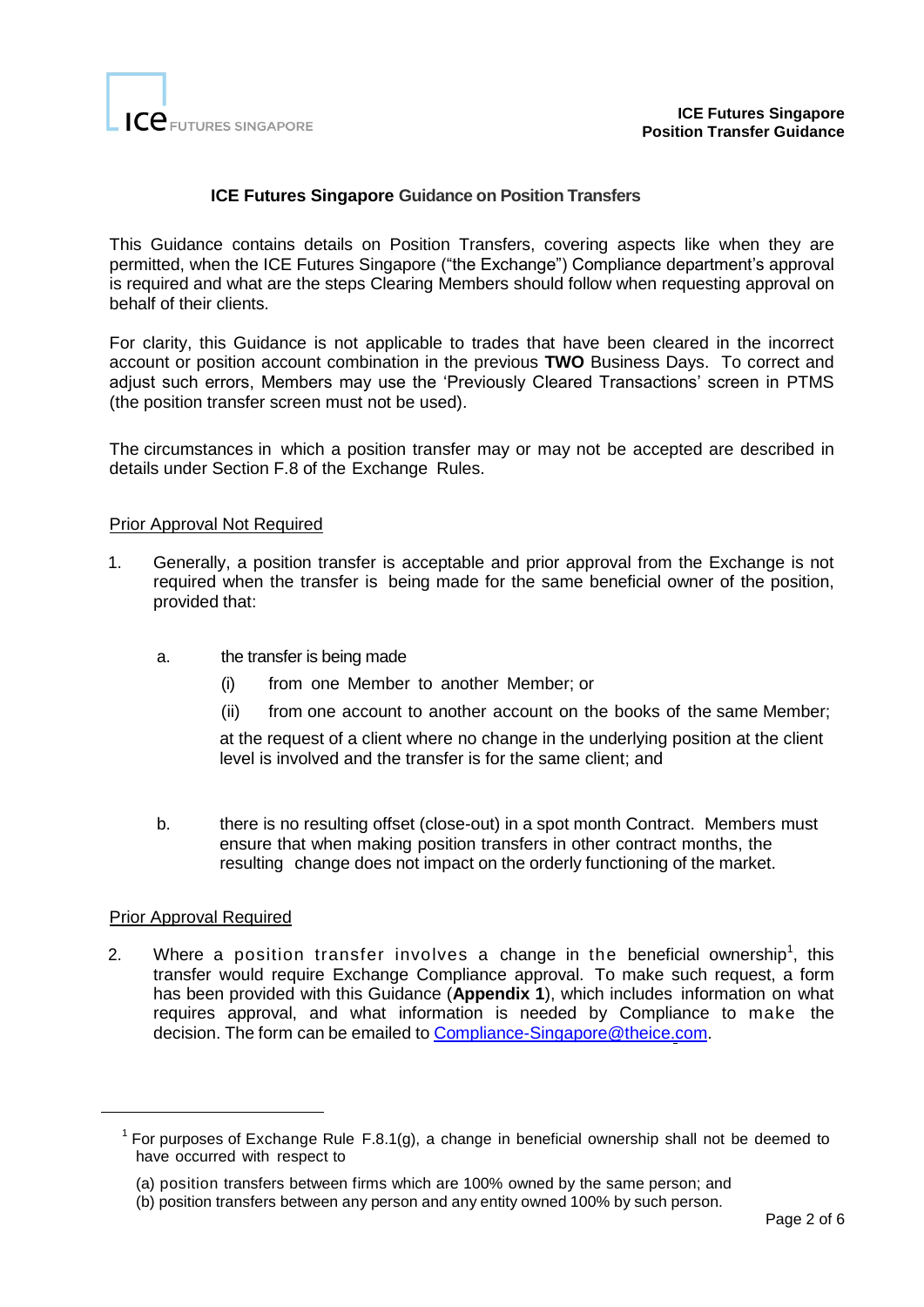

- 3. As some of the transfers which involve a change in ownership may be complex in nature, the request for approval should be made at least 1 Trading Day prior to the planned transfer date. The planned transfer must be more than 5 Trading Days prior to the expiry of the contract.
- 4. The originating Clearing Member must ensure that the position to be transferred is open and available for transfer. Both the originating and the receiving Clearing Members have the responsibility to ensure compliance with Section F.8 of the Exchange Rules.
- 5. Once the Exchange approves a position transfer request, the Exchange will inform the Member(s) and the Clearing House that the transfer may be submitted into the ICE Clear Singapore clearing systems. Where conditions are attached to the approval, the Member(s) will be notified of the conditions, too.

# Exchange's Review

- 6. Position transfers input for processing, regardless whether the transfer requires prior approval of the Exchange, may be reviewed by the Exchange. When reviewing position transfers, the Exchange may seek further explanations or supporting documentation from Members in order to confirm its understanding of the nature of the transfer. Processing of a position transfer request will not preclude the Exchange from instigating disciplinary proceedings in the event that it transpires that the request may have been in contravention of applicable Exchange Rules.
- 7. No charge will be applied by the Exchange for the input or processing of position transfers.
- 8. Members are advised to contact the Exchange Compliance department if they are not clear on the details relating to position transfers. For queries relating to the use of the ICE Clear Singapore clearing systems, Members are advised to contact the Clearing House.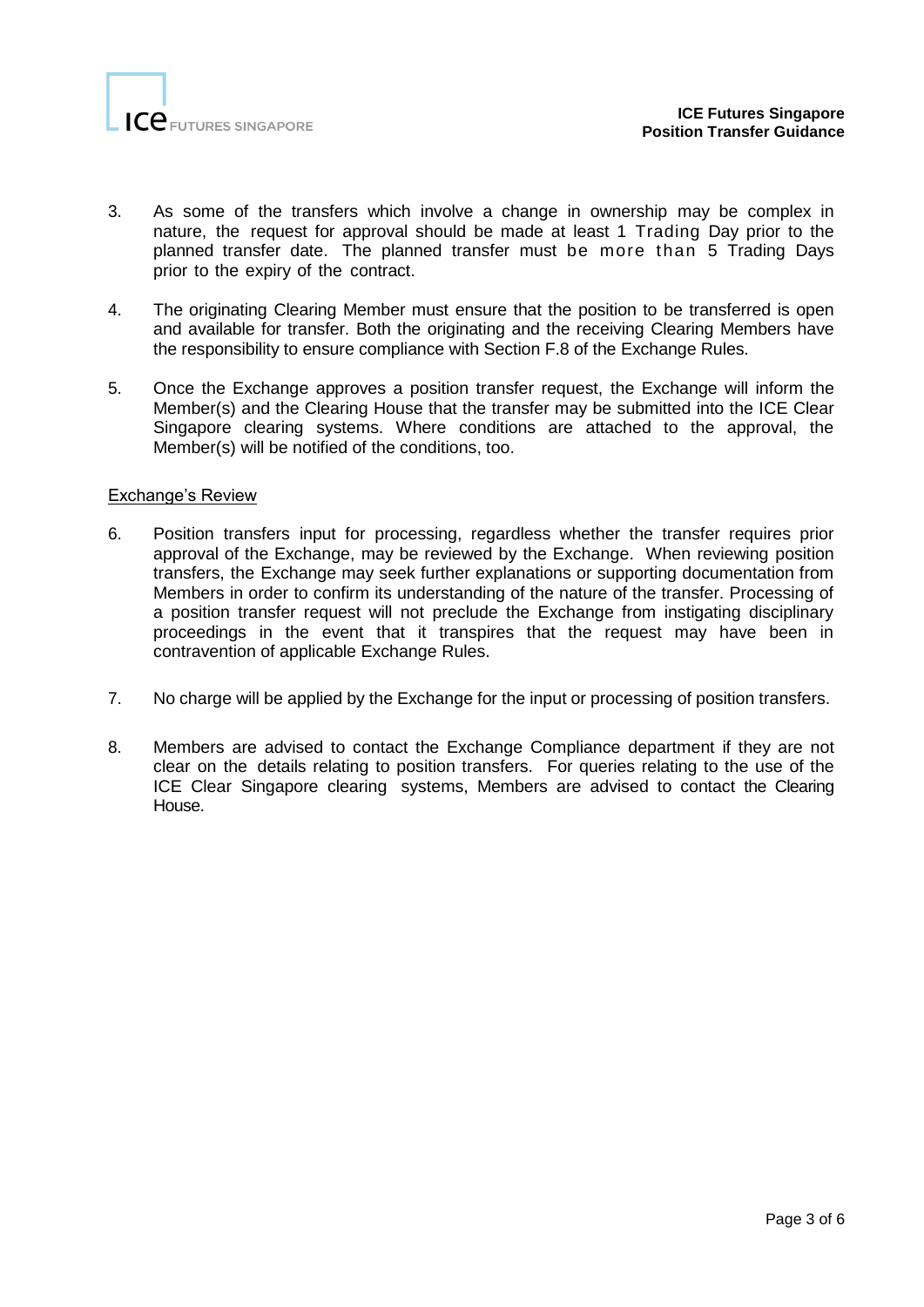

# **REQUEST FOR POSITION TRANSFER PURSUANT TO RULE F.8**

#### **ICE Futures Singapore – Position Transfer Request Form Instructions**

- 1. Exchange Rule F.8 requires prior approval for position transfers which do not meet the conditions set out under Para 1 of the Guidance. Market participants who wish to transact a transfer that does not meet the conditions should ask its originating and receiving Clearing Members to complete and submit the attached **Request Form**.
- 2. For clarity, trades from the previous **TWO** Business Days that were cleared in the incorrect account/position account combination may be managed through the 'Previously Cleared Transaction' screen in PTMS and do not require Members to make a request using this form.
- 3. Both originating and receiving Clearing Members have the responsibility to ensure compliance with Rule F.8.
- 4. The originating and receiving Clearing Members of a transfer request have to submit their respective request forms. Where position transfer is to be done from one account to another account on the books of the same Clearing Member, the Member can submit a single form, completing all the necessary.

#### **1. Name of Client requesting a transfer**

#### **2. Nature of the Transfer**

 $\overline{a}$ 

Exchange Rule F.8.1 (g) requires Exchange approval for certain transfers of positions where beneficial ownership between the transferring parties is not identical. Please indicate below, which if any of the following permissible transactions adequately describes the basis on which the transfer of positions is occurring:

 Transfers made for the purpose of combining the positions held by two or more funds which are operated by the same fund manager and traded by the same fund manager, pursuant to the same strategy, into a single account so long as the transfers do not result in the liquidation of any open positions, and the pro rata allocation of interests in the consolidating account does not result in more than a significant change in the value of the interest of any fund participant.

 Other transfer (*please specify below*) as the Exchange, in its discretion, shall exempt in connection with, or as a result of a:

Merger

**Asset purchase** 

Consolidation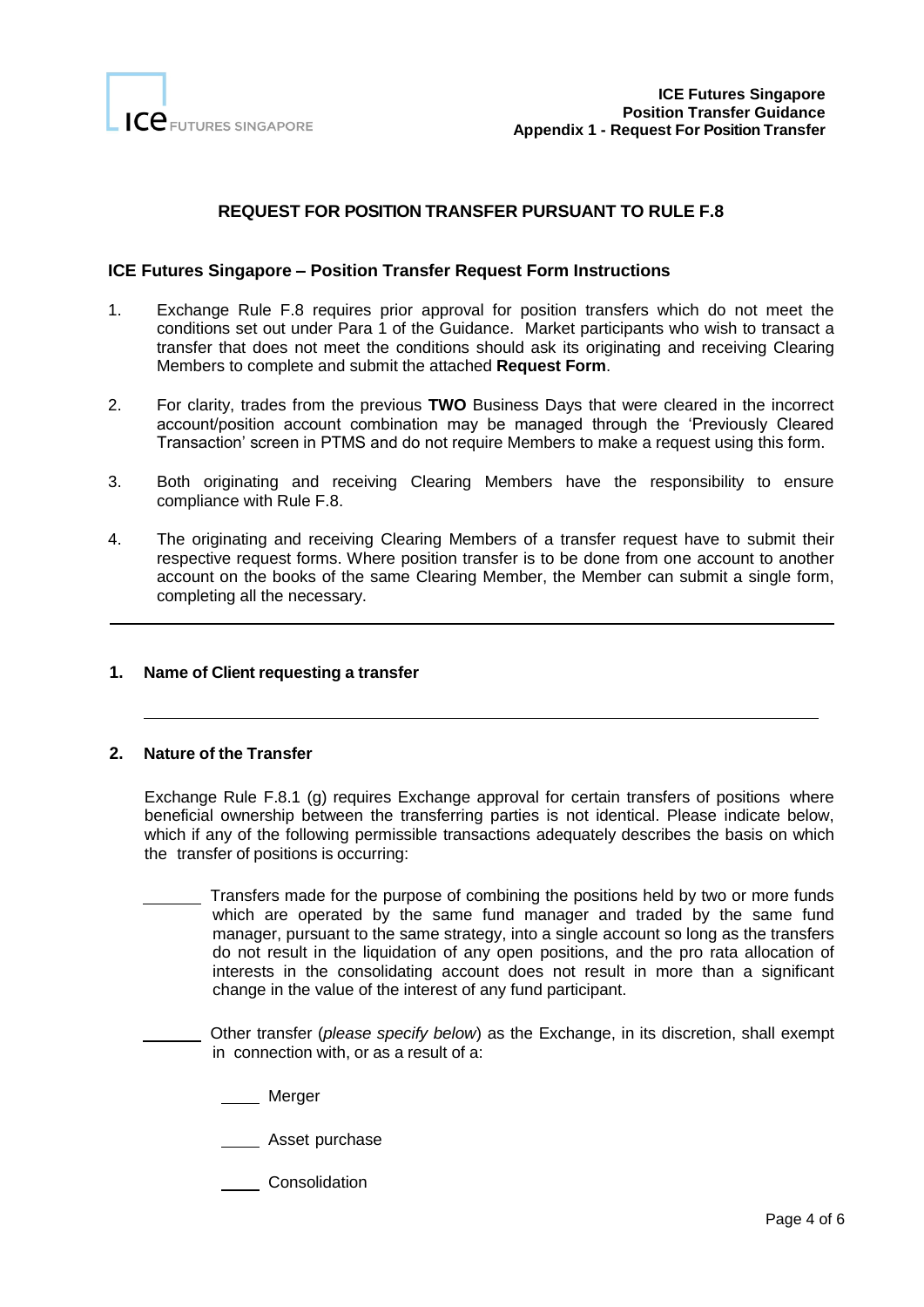

- Similar non-recurring corporate transaction between two or more entities where one or several entities become the successor in interest of one or several other entities
- Transfer made where the situation so requires and such transfer is in the best interests of the Exchange or the Market.

# **3. Explanation of Transfer(s)**

Enclose a summary describing the nature of the transfer, including but not limited to: the identities of the parties involved with the transfer, details about the merger, asset purchase, consolidation or other non-recurring event, fund managers involved, along with their general trading strategy, organizational charts, if applicable, and any other formal filings or documents relating to the event for which the transfer is being requested.

In addition, please provide specific details of the related positions (Excel document will suffice) associated with the requested transfer.

#### **4. Position(s) Transfer Price**

Futures Contracts and Futures-style Options Contracts:

- The prior day's Settlement Price; or
- The original market price;
- Options Contracts
	- **The original market premium; or**
	- The premium of zero.

#### **5. Transfer Date**

For all such transfers, the receiving Member must record the transferred contracts on its books at either the original dates or the transfer date.

Original/Trade Date(s):

Transfer Date(s):